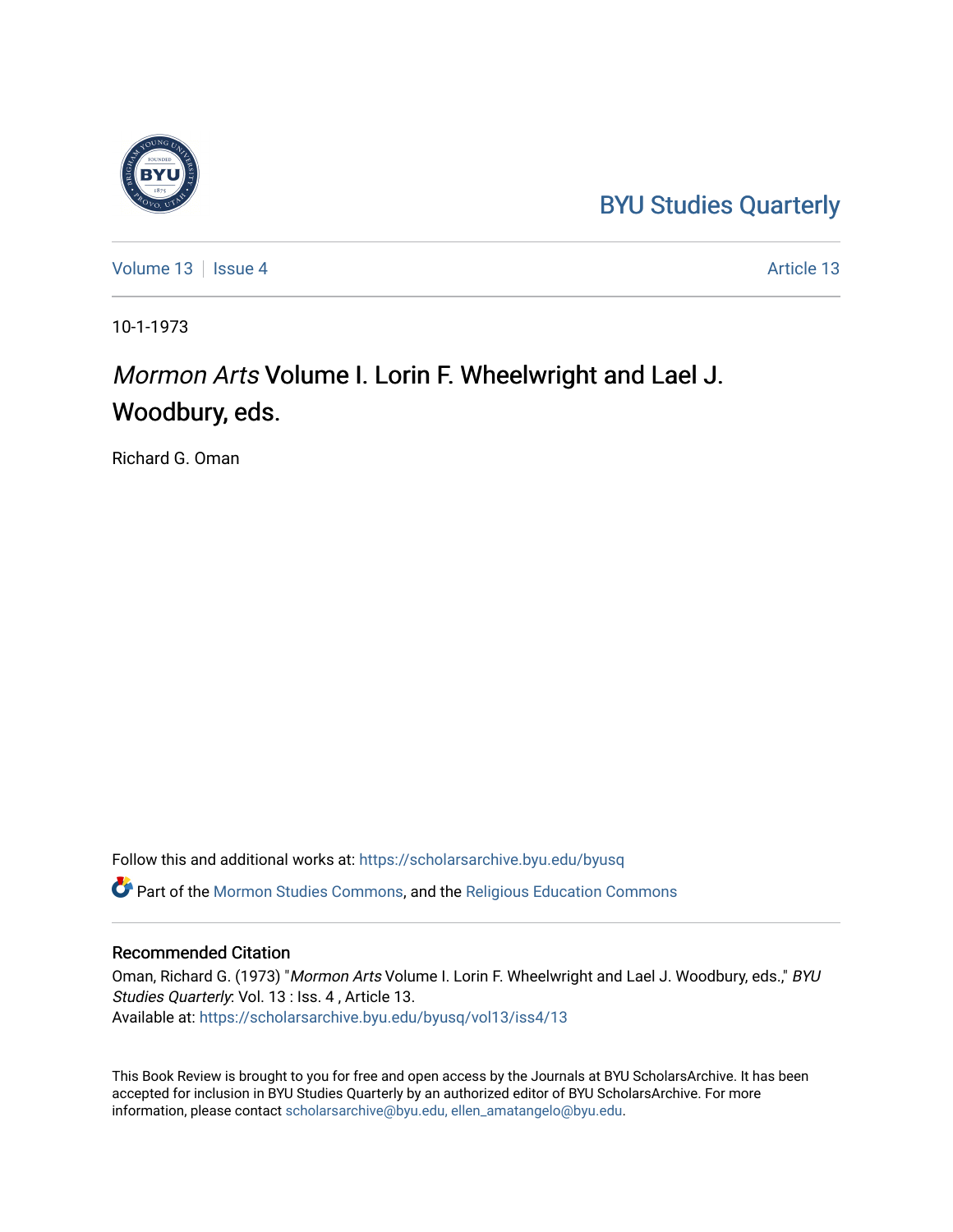# A second review of Mormon Arts, Volume I.

(Reviewed by Richard G. Oman. Mr. Oman graduated from Brigham Young University in 1970. He is presently a graduate student in the history of art at the University of Washington in Seattle.)

Since 1969 Brigham Young University has held a Mormon Festival of Arts each spring. This book is basically an outgrowth and an expression of these festivals and thus many of the strengths and weaknesses of the book are reflections of strengths and weaknesses of the Festival. The book is lavishly illustrated with over 120 photographs and illustrations (45 in color) of art mainly from the festival. Because of the large size of the pages  $(13" \times 13")$  many of the plates are quite large-some even covering two pages. A long-playing phonograph record containing music, drama, and dramatic reading accompanies the volume The first 43 pages contain several long essays by Dean Lorin Wheelwright. These essays examine such topics as "Is There a Mormon Art?" "The Artistic Goals of Brigham Young University," and the interrelationships of divine revelation, science, and aesthetics. Dr. Wheelwright's basic point is that content, not form, should be the first concern of the Mormon artist. Sections on drama, music, photography, literature, and dance follow the extended introduction to Mormon Art. An essay on the Kirtland Temple is included, as well as a short article on David Hyrum Smith, poet-musician son of the Prophet Joseph Smith, and early leader in the Reorganized Church. The text ends with a short report on a symposium held during the Festival on Mormon architecture, design, and the environment. Most of the critical and analytical writing is done by Drs. Wheelwright and Woodbury. At the end of the book appear the schedules of the first three festivals and biographical listings of all persons whose art work or essays are included in the book. The accompanying record is correlated with the book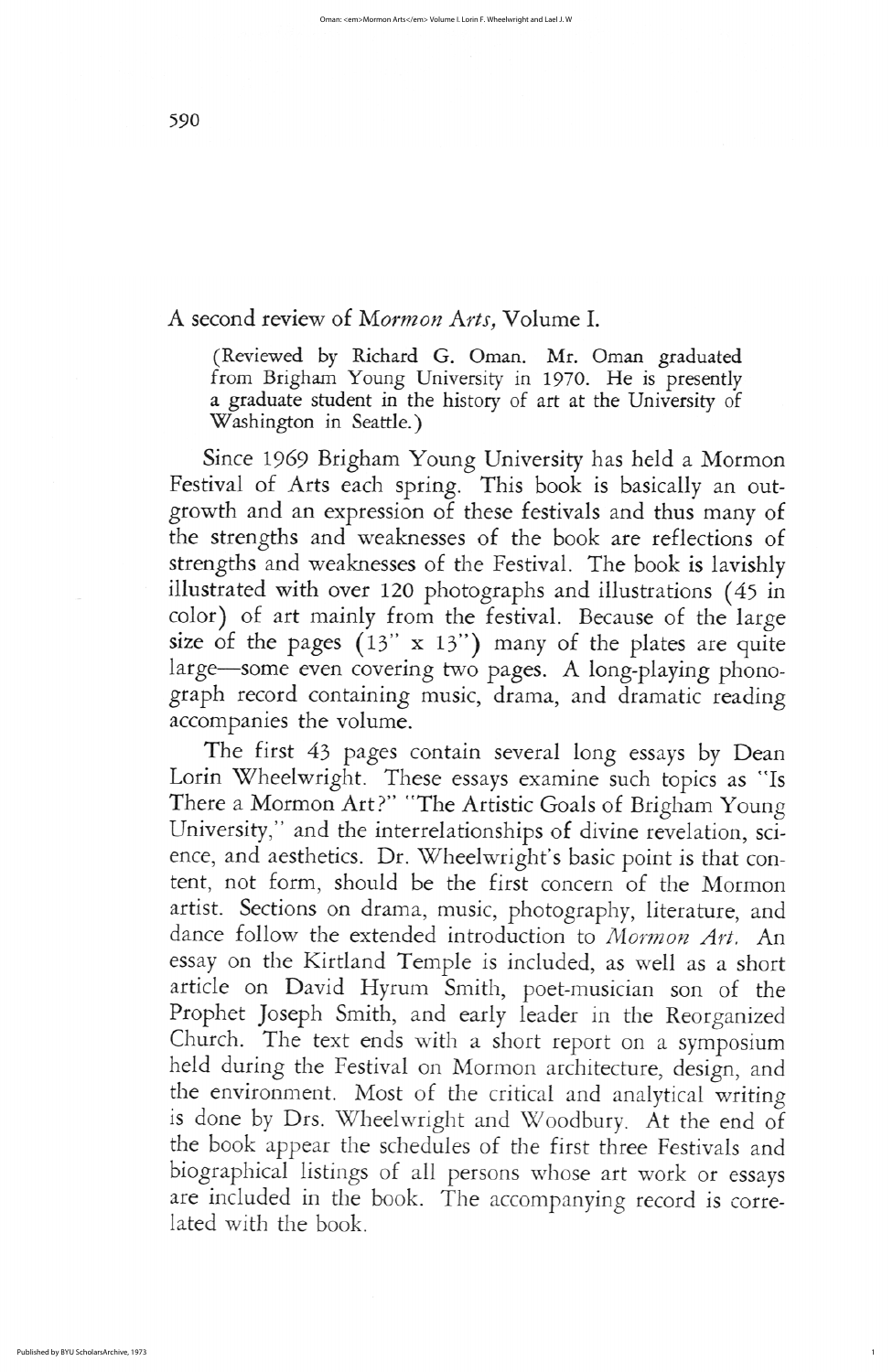Though the authors plead for greater acceptance of different aesthetic viewpoints (Lorin Wheelwright even reminds us that the Church is now multi-national and multi-cultural), the only non-western art in the book is a photograph of a Toltec sculpture. Dr. Wheelwright reveals his own Western, post-Renaissance aesthetic value system when he begins to link theology, science, and aesthetics. For example, he explains that the numbers two and three are the basic numerical units in art, but this is simply not true of many non-Western cultures. This points out the difficulty of trying to establish a single aesthetic broad enough to fit a broad spectrum of artistic styles Drs. Woodbury and Wheelwright both put great emphasis on Mormon art being optimistic, buoyant, and problem-solving. I think there are Mormon artists who would feel uncomfortable with this prescription. There is much great art which does not soothe, answer or relax. Art often raises disturbing questions and lets the audience struggle with the solutions. A constant demand for optimism and clear solutions can lead to art that is smug and insipid

A final problem is a seeming overemphasis on the subject of the art and an underemphasis on the work itself. None of

## BOOK REVIEWS 591

My immediate response to this book is enthusiastic. No matter what level of artistic sophistication the reader has, he will find something of interest in *Mormon Arts*. This speaks well for the pedagogical skills of the editors and the universality of the subject. The writers on music, drama, and visual art each plead with the reader to extend himself and take in a greater variety of new aesthetic experiences. Appropriately, a wide range of works is reproduced. The relationships drawn between art, theology, and life are quite provocative. This reviewer tends to basically agree with Dr. Wheelwright and others that Mormon Art should have a deep concern with content as well as form and that it should be basically supportive of Mormon values.

However, I do have some reservations about the book. Though the title is *Mormon Arts*, there are little more than two pages devoted to poetry and literature. Perhaps this reflects logistical problems between different colleges of the university, since literature is not included in the College of Fine Arts and Communications. We are not told.